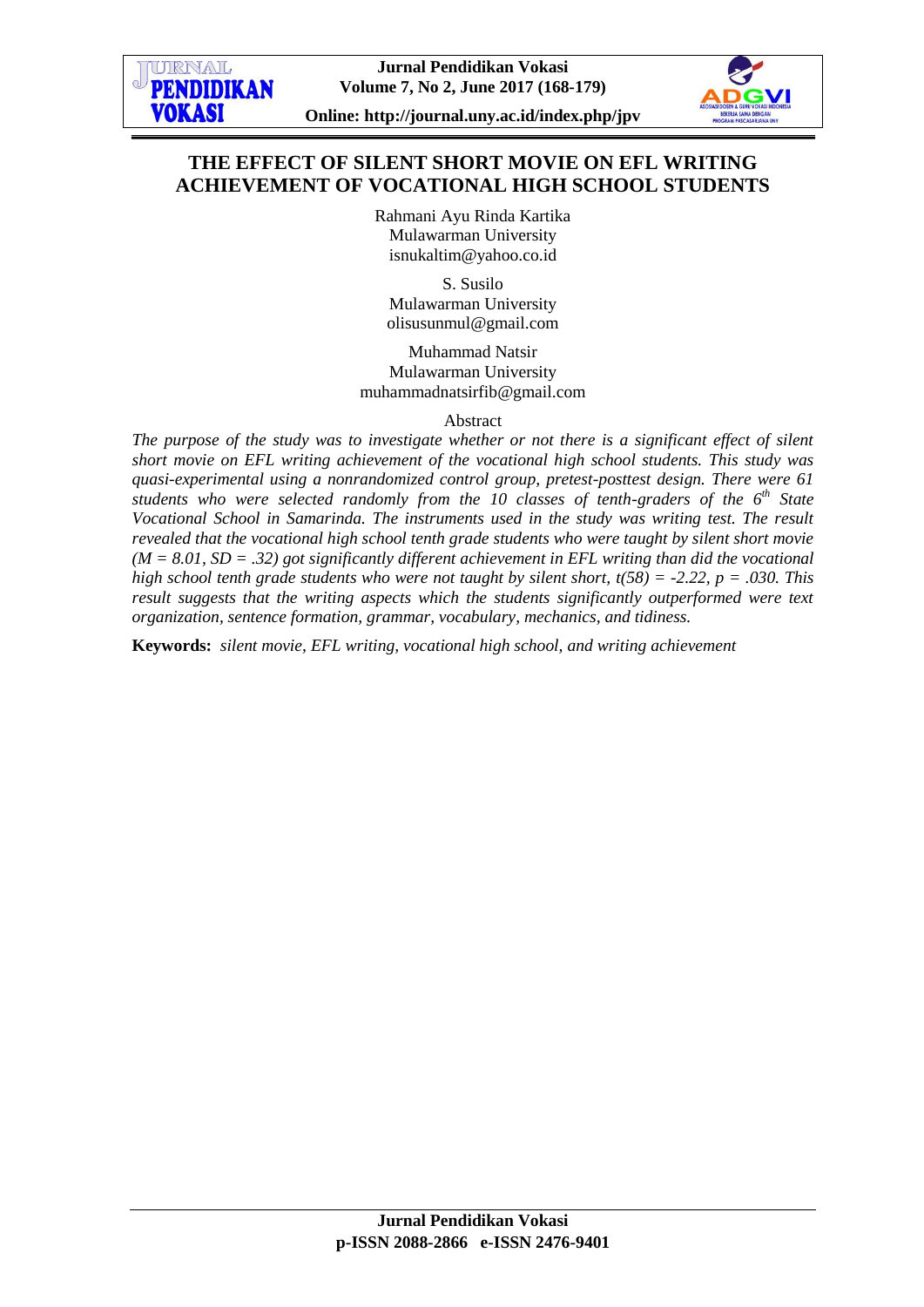### **INTRODUCTION**

One of the teaching media which can be dependent on the rapid development of technology is movie. Therefore, movie is always interesting to be used as media in teaching. Movies have been scientifically proved effective to be used in the process of EFL teaching. In the context of EFL teaching in Indonesia high schools, some research findings confirmed that better achievement had been gained by teaching with using movies, e.g. better writing assignment of the students after having silent animated movie (Utami, Mukhaiyar, & Rozimela, 2012); animation movies giving contribution to the increase of teaching writing narrative text for the tenth grade students of Senior High School (Candra, 2011), and effective writing skills of the students after they were given animation film in teaching (Yatimah, 2014).

In the context of EFL settings, for instance in Asia, feature films have also been used effectiveky in teaching. Research conducted by Kaur, Yong, Zin, & DeWitt, (2014) confirmed that films can function both as stimulator of learners' cognitive learning and as effective instructional tool. The power of using film has also been scientifically proved by Blasco, Moreto, Blasco, Levites, & Janaudis (2015) who found that feature films are playing important role in allowing English teachers to make teaching points clear and directly to a specific scene; and thus further can lead learners to transfer life from movies to their owns so that it gives them opportunities optimalize their linguistic skills. In addition, many researchers and learners believed that films can not only serve as a type of teaching tool which helps language learning, but also provides learners' authentic language input or materials so that they can learna and absorb real-life language through it (Seferoğlu, 2008; Quinlisk, 2003; Katchen, 2003; Chen, 2012; Stempleski & Tomalin, 2001; Tuncay, 2014; Yeh, 2014).

Silent short movie is now becoming popular to use in EFL teaching since it can triggers the learners to be more independent in learning; this happens because the silent short movie can transmit a meaning through visual imagery, consequently it is not immadiate for the learners to get the meaning of the story. Further, the learners need times to dig and

seek the messages, which in turns helps them promote the development of their linguistic skills (Kasper, 2000). Not only those great aspects of writing that can be acquired in silent movie, in the next research, Kasper & Singer's (2001) study found this strategy grabbed the attention of the students that made the students improved their writing score. In short, silent movie relies on the power of vivid, interactive visual imagery to depict personal struggles, interpersonal interactions, and societal problems. This is a report of research aimed at investigating whether or not there is a significant effect of silent short movie on EFL writing achievement of the vocational high school students. The research question is "*is there any significant effect of silent short movie on EFL writing achievement of the tenth grade students of State Vocational High School 6 Samarinda, Indonesia?".*

As it is stated by Hamp-Lyons & Heasley (2006, p. 11) "Writing as a form of problem solving in which the writer is faced with two main tasks. First is generating ideas and the second is composing the ideas into a written text that can deliver the messages from author to reader", EFL Writing is one of skills in English that is popular to express the idea, feeling or to connect the people into the creation culture, time, and space. English teacher has many works to make their students become a freedom writer who still can deliver their ideas or their imagination into a master piece that is called writing. To produce a good writing, then the teacher needs a writing rubric to restrain the students' writing (Isaacson, 1996).

Thinking writing as an opportunity for communication seems to be the better assumption that a learner writer should firstly have when she/he starts learning writing in EFL. By having such an assumption, the learner writer can develop her/his writing skill independently. In this case, students need adequate examples of good manuscripts as the models to stimulate them to write. By having such models, they can observe and analyze the idea organization, content, or diction made in the manuscripts of the models. Observing and recognizing many different successful manuscripts written by experienced writers seems promising as one of the solutions to overcome the students' difficulties to start writing and eventually getting used to write. (Zimmerman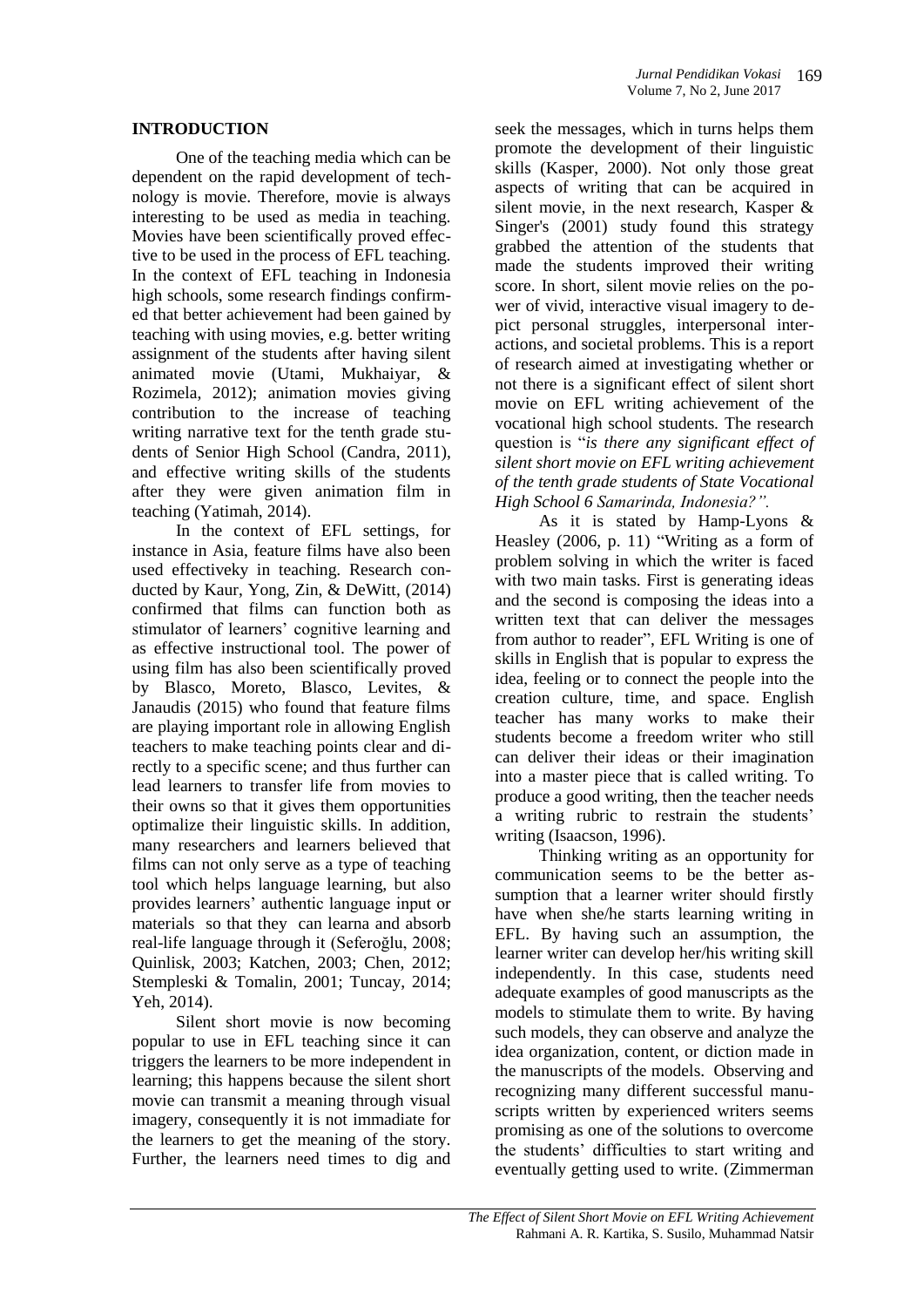& Kitsantas (1999) believed that this way as the important strategies to be independent writers. Therefore, by doing such a way, learner writers might be led to, firstly, emulate and adopt the models' patterns and processes; secondly, have self-monitoring strategy which is very important for them for the sake of their learning new strategies; and finally, selfregulate in adapting to changed tasks and audiences are needed. In a nutshell, good examples of successful writing manuscripts are needed to be exposed to the students in order that they can start their writing action in their initial effort. On the basis of the selfdirective process suggested by Pintrich (2000) and Zimmerman & Kitsantas (1999), it is now important to know how learners become independent writers. There are four steps for learners to self-regulate writing: (1) they have to observe and recognize success in other writers' performance; (2) they have to emulate and adopt the models' patterns; (3) they have to self-monitor while learning new strategies until they are automatic; (4) finally, they have to self-regulate in adapting to changed tasks and audiences.

Good examples of successful manuscripts can not only be displayed by the traditional way such as being explained by the teachers or being visually expressed in the class board, but however, can also be displayed animatedly by using films. According to Harmer (2004), film is evidently proved advantageous for teaching foreign language in four reasons: (1) using movie as a medium of learning English is they will not be taught only by hearing the language they also will be taught by the visualization. It allows the students to observe how intonation can match facial expression; (2) from a movie, students can learn anything beyond their classroom, i.e. cross-cultural awareness; (3) after the students are appealed to the movie in teaching and learning process, they will feel enjoy and will create a good memory that will be submitted into their brain forever. This can make them not only remember the movie but they will have a curiosity of making the movie; and (4) movie can trigger the increase of students' motivation (Harmer, 2004, p. 282).

Following the rapid development of technology, the teachers are also demanded to teach their students by using computer or any other sophisticated media. In using the technology, teachers need to be creative. Therefore, technology can be taken as an advantage to the creative teacher who wants to explore more about teaching strategy that can take the students into the new world of learning process that can make them feel more enjoy and achieve a good improvement in learning. It in in line with what Allen & Valette's (1977, p. 33) idea stating that to make the lesson more fun is needed as a teaching English technique to the beginner.

Movie is one of million ways that can create the enjoy feeling in students' mind and can achieve the desire of the teacher to make the students achieve a good improvement in learning. And as Heaton (1975, p. 138) said that writing also needs to be conceptual and judgment then movie is really matched to become a medium that makes the students go directly see and feel what is going on because movie represents a real world and it makes them easier to spill out all their ideas to the paper. Furthermore, one of the advantages of using video in EFL teaching is that real-life circumstances can be addressed to help students easily digest the teaching content. In addition to both being functioned as stimulating the cognitive learning and being used effectively as an instructional tool, feature films also allow teachers make teaching points clear and directly to a specific scene, increase students' learning interest, motivation, and engagement, and even help the students gain knowledge of how English is used for different functions (Katchen, 2003; Quinlisk, 2003; Seferoğlu, 2008; Kaur et al., 2014; Tuncay, 2014; Blasco et al., 2015).

However, because contemporary movie is too general and out-of-date to be taken as a medium of English learning, then a silent short movie is the answer. According to Kasper (2000), the silent short movie transmits a meaning through visual imagery and it makes the students can't get the meaning of the story immediately and clearly. The students have to seek and dig deeper. This visual image technique is supported by an interdisciplinary body of research as a useful textual mode for developing verbal language skill. By providing students with raw material for the creative use of language, as well as for the analysis and interpretation of interdisciplinary issues, silent movie can be a useful tool for promoting the development of verbal language skills.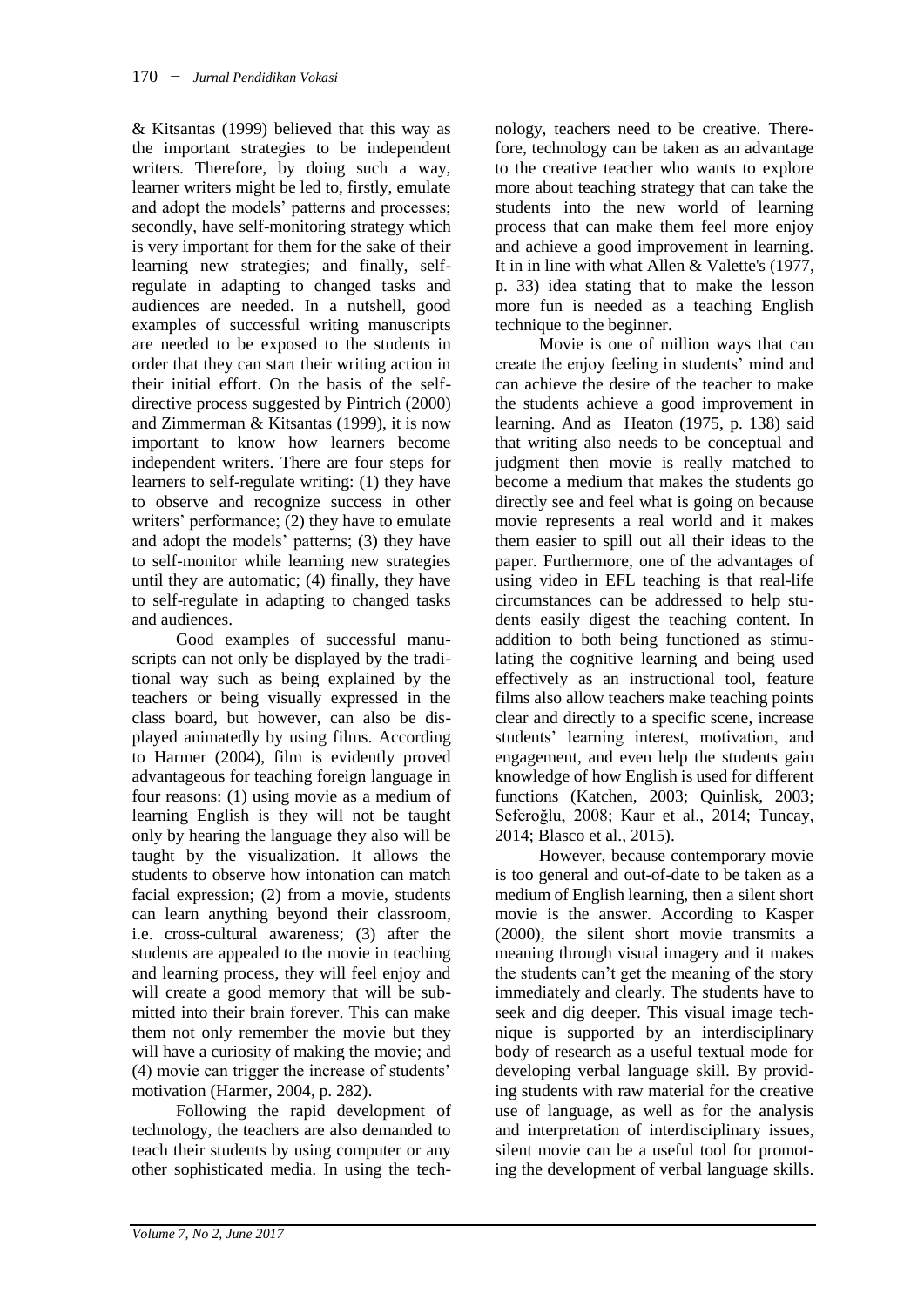Because if there is no spoken dialogue in the movie, it requires the students to be more careful and to be more aware of metalinguistic cues. At this moment, the critical thinking in students' mind is tested (Kasper, 2000).

Not only the great aspect of writing that can be acquired in silent movie, in the next research by Kasper & Singer (2001), it was found this strategy grabbed the attention of the students that made the students improved their writing score. Silent movie relies on the power of vivid, interactive visual imagery to depict personal struggles, interpersonal interactions, and societal problems. The images of the movie present are filled with meaningful content to activate students' imagination and engage their interest. In addition, music, used to highlight key points in the film and evoke emotional response from the audience, reinforces the sensory experience, while short titles, interspersed throughout the visual narrative, describe the upcoming action.

A struggle in writing, makes a teacher has to twist his/her brain to find a brand new way that creates an enjoy environment in learning so the students can absorb the lesson of writing very well and can produce a powerful writing that is sharper than a knife. Therefore, a teacher needs a medium that can motivate the students to learn. Based on this reasons, many researchers have conducted a scientific writing research. Champoux (2003) claimed that to deliver a message of the story is greater by the visual and audio effects of movies than printed or spoken words. He stated that movies offered both cognitive and affective experiences because movies could provoke good discussions, assessments of one's values, and assessments of a self if the scenes had strong emotional content.

In addition, Candra (2011) found that animation movies gave contribution in teaching writing narrative text to the tenth grade students of Senior High School. It could be seen from the score from pre-test to post-test. Although the score in pre-test, both of experimental group and control group was slightly same but their scores in post-test was really different. The very slight difference between the two groups indicated that the two groups were homogeneous. But after receiving different treatment, the score of experimental group showed an amazing ascension. The post-test mean score of the experimental

group was higher than the mean score of the control group. The significant difference between two groups showed that the use of animation movies in teaching narrative text was effective.

The same research also conducted by Yatimah (2014). She used t-test in order to check whether the use of silent animation film in writing narrative text is effective. The result of her research showed that using silent animation film medium was effective to improve students' writing skill. It could be proved by the pre-test to post-test mean of the students' writing skill of the class which was not taught with silent animation film (50.36 to 57.95). The students' writing skill of the class which was taught by silent animation film showed significant improvement (50.45 to 67.95). From the t-test result, it could be seen that the class which was taught by animation film medium got higher score (11.2) than the class which was not taught by animation film medium (5.88). It indicated that by using silent animation film medium, the students could improve their writing skill effectively.

Moreover Utami et al. (2012) found in her experimental research, students that experienced silent animated movie like Bernard bear had better score in their writing assignment so it could be concluded that silent movie had better effect for students' writing achievement. The experimental group score was 80,65 and it was higher than control group that was only 70,94. And from these score, she counted the t-observed was 4,75 and had a result that t-observed was bigger than t-table that was only 1,678.

There were various previous researches that are proved by using silent movie giving better effect in teaching, i.e. Candra's (2011) research focusing on writing type such as descriptive text, Yatimah's (2014) research investigating the effectiveness of using animation film as the medium in writing narrative text, and Utami et al's. (2012) findings which found Bernard Bear cartoon movies as media in writing narrative text.

# **METHOD**

This study was quasi-experimental using a nonrandomized control group, pretestposttest design. The researcher chosed this design because this study did not permit ran-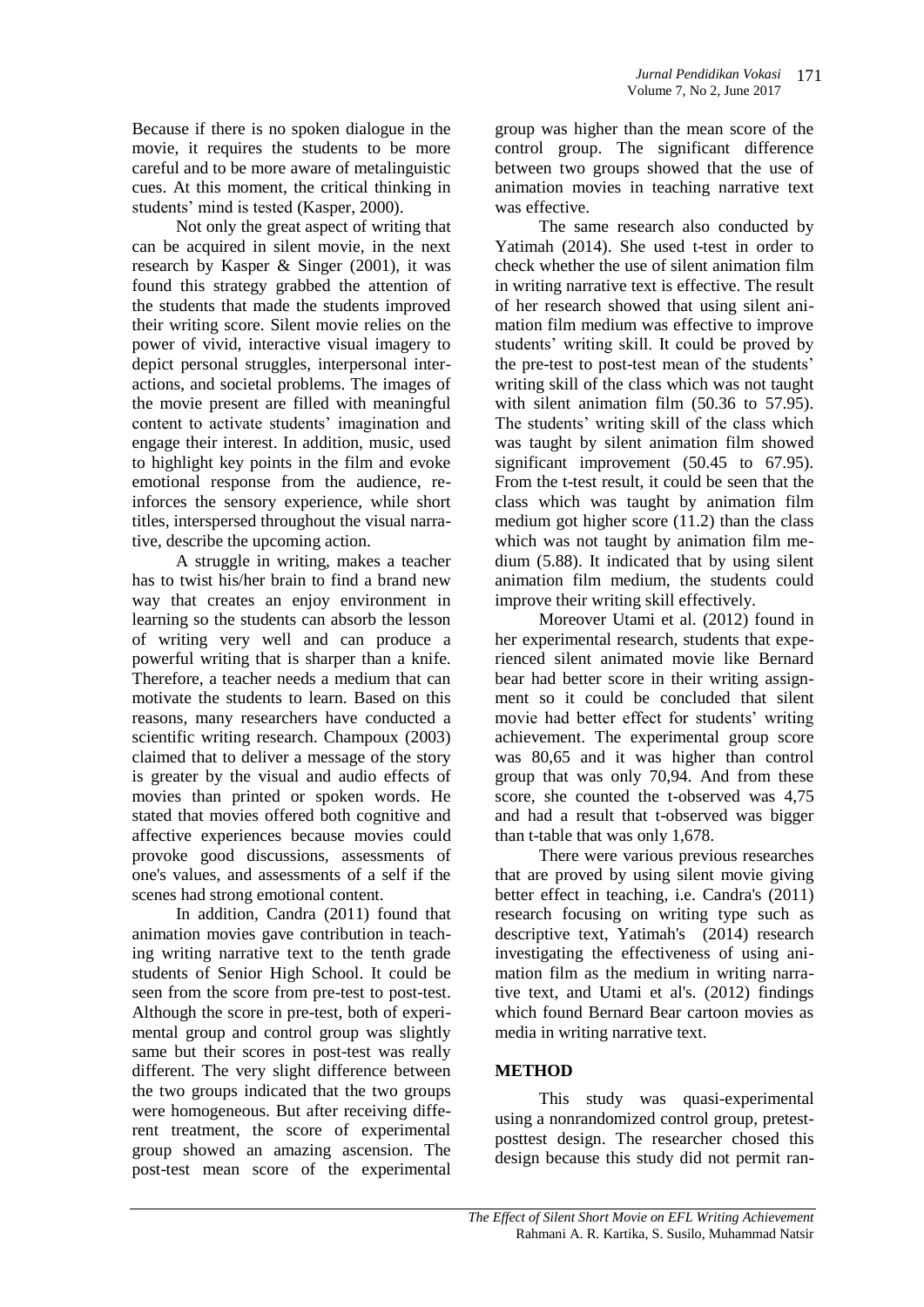dom assignment of subjects to the experimental and control groups due to a typical school situation, schedules which cannot be disrupted nor classes reorganized to accommodate a research study. The design was as it is in Table 1.

Table 1. Nonrandomized Control Group, Pretest-Posttest Design

|    |    | Group Pretest Independent<br>Variable | Posttest |
|----|----|---------------------------------------|----------|
| F. | Y1 |                                       | Y2       |
| C  | V1 |                                       | vາ       |

E : experimental group

C : control Group

Y1 : the dependent variable before the treatment

Y2 : the dependent variable after the treatment

X : The independent variable or the treatment

The sampling technique of this study was cluster random purposive sampling because a school principal did not permit the researchers to draw a random sample of students for a study but only permit use of certain classes. The population of the study was all all the tenth-graders of the  $6<sup>th</sup>$  State Vocational School in Samarinda (*SMK Negeri 6 Samarinda)*. There were 61 students used as samples, which were taken from two classes. The determination of control group and experimental group are based on the criteria that have been made by the researchers according to the teacher's suggestion and the students' average scores to see the effect more significantly. The two classes are chosen because their average scores are the two of the bottom from 10 classes in SMK Negeri 6 Samarinda. Control group is the group that contains students that have higher average score while Experimental group is the group that contains students that have lower average score.

The data were collected from the scores from pre-test and post-test. In the pre-test, the students were only given written text explanation about the story. It was aimed to know their primary proficiency in writing. In the mean time, th post-test was given after the students have experienced the pre-test (for control group) and the experimental group has experienced the treatment (silent movie teaching style). The post-test is implemented in the last meeting of the research.



Figure 1. Data Collection Technique

The instrument used in the study was achievement writing test. The achievement writing test was used to measure what the students have learned in the subject individually. Furthermore, there were pre-test and post-test. Those tests were the researchermade test that were already validated using content-validity and to ensure the reliability, the researcher used inter-rater reliability. In the process of assessing the results of the test, writing rubric helped the researchers find out whether the silent short movie has effect or not through the students' writing score in pretest and post-test. There were six components of scoring writing standard used in the study: (1) text organization, (2) sentence formation, (3) grammar, (4) vocabulary, (5) mechanics, and (5) tidiness (taken from MGMP – see appendix).

The researchers prepared all the needs of this study which were lesson plan, the permission to conduct the study and determine the schedule of the study.

The researchers did a conventional teaching writing style, which asked the students to read a written text about a story entitled Cinderella. After that the students were asked to do the essay that was given by the researchers about the story that has been already read.

On the second week until sixth week, the students who only received conventional teaching writing style (control group) did the same thing as they did in the pre-test. They were given just the written text about the story in the silent short movie to read. However, for experimental group, the researchers showed them the silent short movie.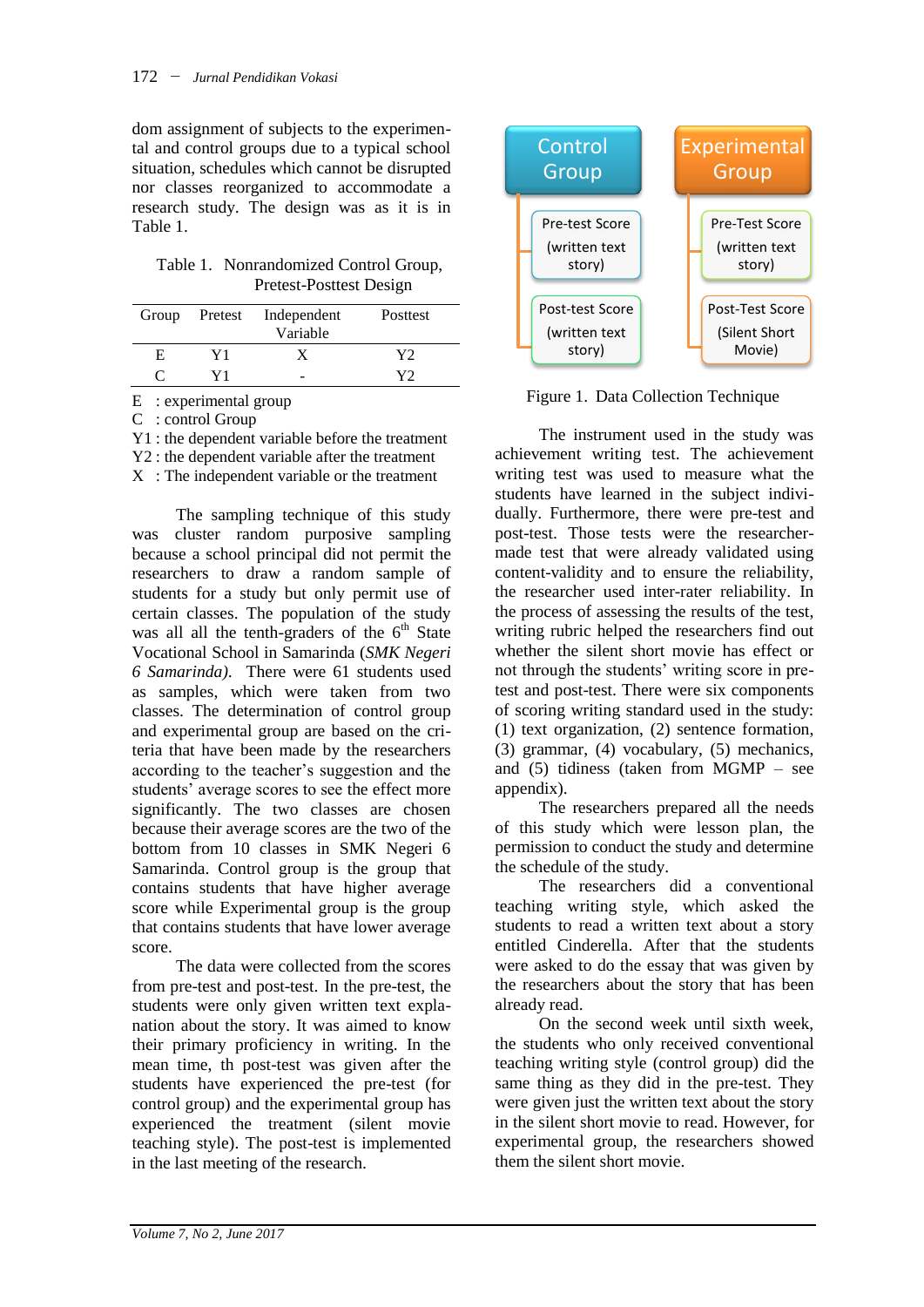After they have experienced the treatment, the researchers asked the students to write essay. The students were asked to write an essay about "*The Present*" story that has been given in the treatment. All these procedures are summed up into the Table 2.

To test the hypotheses, the researchers used inferential statistics, i.e t-test. It was used as the test of significance between students' scores before they experienced the treatment and after they received the treatment. Prior to the t-test, normality test and homogeneity test were conducted. SPSS program was used to provide descriptive, inferential statistics and graphical presentations.

To avoid the threats of internal validity, in this study, more than one observer made observations in the process of giving treatments. It was done in the purpose of standardizing the treatment condition, i.e. making sure the procedures of giving "*the present written*  *text only*" for the control group and giving "*the present in silent movie*" for the experimental group were done correctly. In addition, the administration of the tests was done tightly.

### **FINDINGS**

#### **Pre-test**

An essay writing assignment was given to the students as a pre-test. After the pre-test had been conducted, the researcher asked inter-rater 1 and inter-rater 2 to score writing assignment separately but still using the same rubric in order to have the same criteria in scoring. From the pre-test it was found the picture of comparison between scores of experimental and control groups (see figure 2).

|                       | Week 1                                                                              | Week $2 -$ Week $7$                                 | Week 8                                                        |
|-----------------------|-------------------------------------------------------------------------------------|-----------------------------------------------------|---------------------------------------------------------------|
|                       | Control Group -Doing pre-test                                                       | No Treatment<br>(The present written text)<br>only) | Post-test                                                     |
| Experimental<br>Group | -Doing pre-test                                                                     | Treatment<br>(The Present in silent movie)          | Post-test                                                     |
| Researchers           | Giving explanation about Teaching<br>narrative text generally<br>then give pre-test |                                                     | Giving post-test to<br>students and scoring<br>the post-test. |

Table 2. Research Procedures Week 1 – Week 8



Figure 2. The Pre-test Scores of the Experimental and Control Groups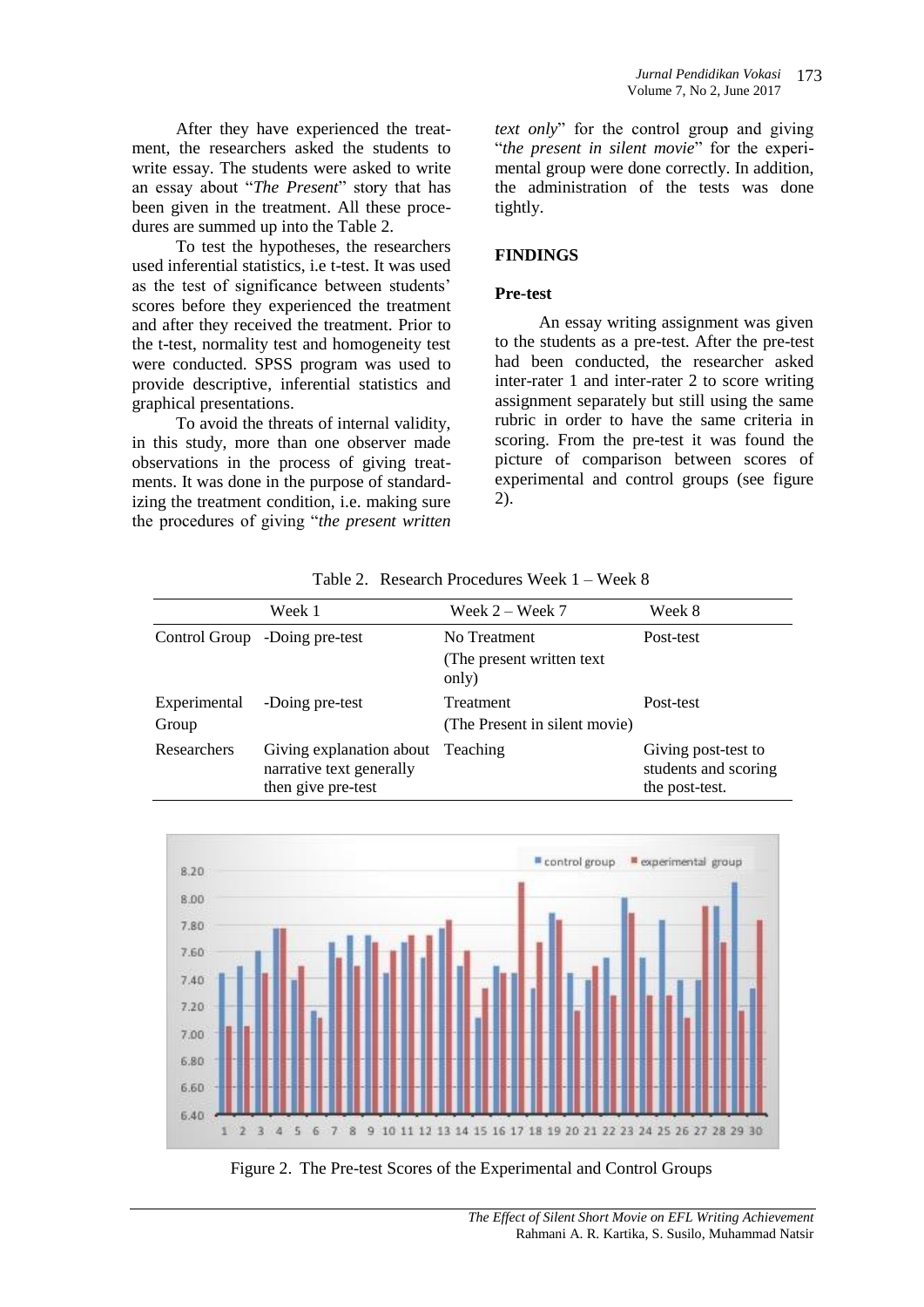Table 3 shows descriptive statistics for experimental and control groups' pre-test scores. The result shows that the scores of the pre-test in control group ( $M = 7.57$ ,  $SD =$ 0.238) was slightly higher than experimental group ( $M = 7.52$ ,  $SD = 0.288$ )

| Table 3. Descriptive Statistics for    |
|----------------------------------------|
| <b>Experimental and Control Groups</b> |
| after Pre-test                         |

| <b>GROUP</b>                  | N | Mean | Std.             | Std. Error |
|-------------------------------|---|------|------------------|------------|
|                               |   |      | <b>Deviation</b> | Mean       |
| $1 =$ Control Group 30 7.5720 |   |      | .23759           | .04338     |
| $2 =$ Experimental 30 7.5223  |   |      | .28826           | .05263     |
| Group                         |   |      |                  |            |

Note:  $*$  p > 0.05

In order to analyze whether those two groups were normally distributed, those data

were analyzed by using statistical formula, *Shapiro Wilk*, to prove the normality. As showed in table 4 and figure 3, the data from both groups were normally distributed since the scores were not bias and none of the score was out of the box.

Table 4. Data Normality in Pre-test Scores

| Group                 | P     | Interpretation                       |
|-----------------------|-------|--------------------------------------|
| Control Group         | 0.628 | $p > 0.05$ = Normally<br>distributed |
| Experimental<br>Group | 0.156 | $p > 0.05$ = Normally<br>Distributed |

Meanwhile, in regard to homogeneity, as seen in Table 5, the result of *Levene Statistics* showed that these groups were homogeneous ( $p > 0.05$ ).



Figure 3. Normal Q-Q Plots in Pre-test

|  | Table 5. Independent Sample t-test for Homogeneity on Pre-test |  |  |
|--|----------------------------------------------------------------|--|--|
|  |                                                                |  |  |

| Independent samples Test |  |
|--------------------------|--|
|--------------------------|--|

|                                        | Levene's Test<br>for Quality of<br>variences |      |      |        |                       | t-tes for Equality of Means |                                     |         |       |
|----------------------------------------|----------------------------------------------|------|------|--------|-----------------------|-----------------------------|-------------------------------------|---------|-------|
|                                        | F                                            | Sig. | t    | df     | $Sig. (2-$<br>tailed) | Mean                        | Std. Error<br>Difference Difference | lower   | upper |
| Score Equal variances 1.659<br>assumed |                                              | .203 | .728 | 58     | .470                  | 0.49                        | .067                                | $-.085$ | .183  |
| Equal variances<br>not assumed         |                                              |      | .728 | 56.579 | .470                  | 0.49                        | .067                                | $-.085$ | .183  |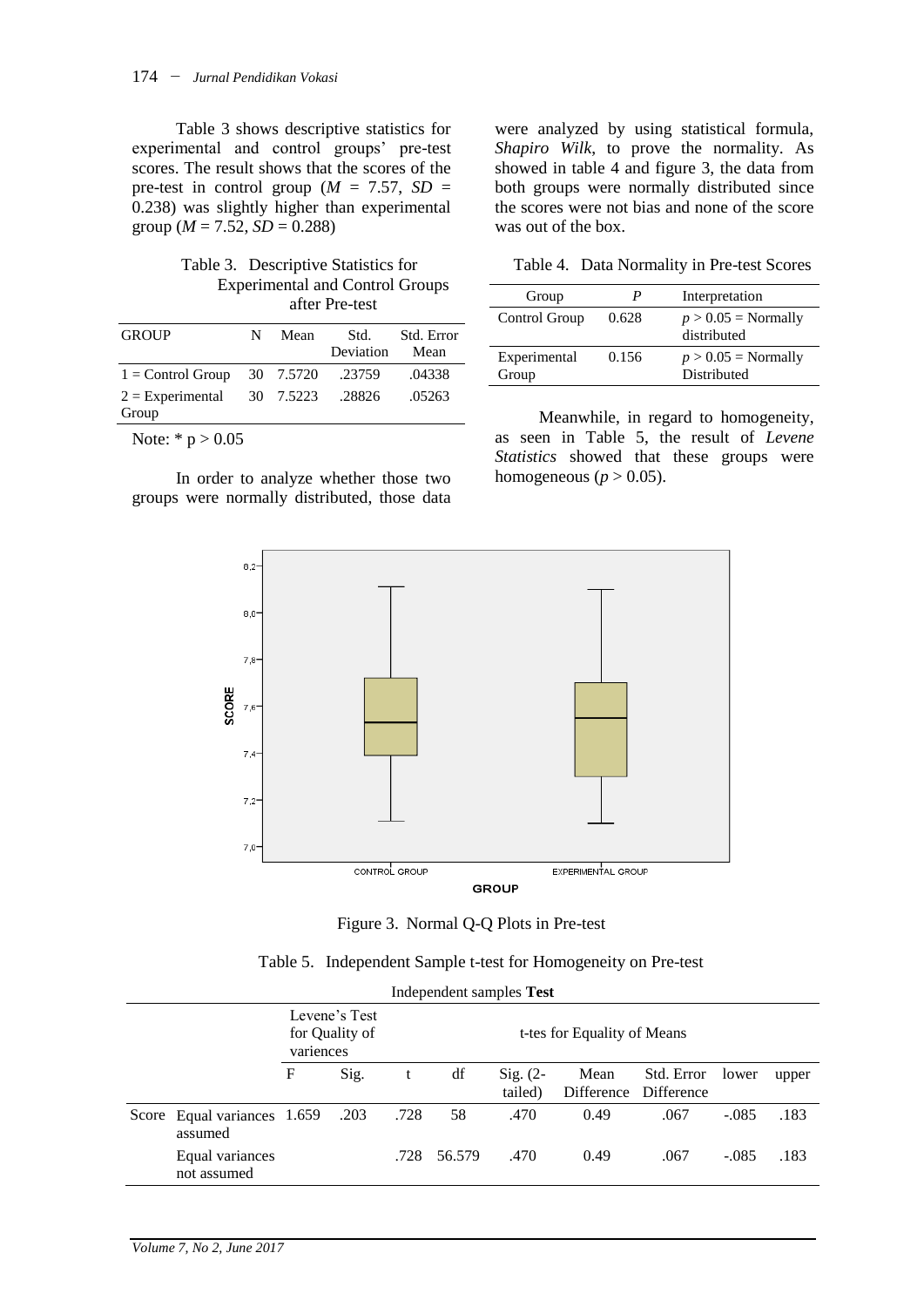

Figure 4. Post-test Scores of the Experimental and Control Groups



Figure 5. Normal Q-Q Plots in Post-Test

The t-test  $(t = 0.728)$  indicated that there was no significant difference of both groups (*p>*.05). This phenomenon proved that both groups were in Ho accepted area. Therefore, the experimental and the control group were classified as the same ability at the beginning of research.

#### **Post-test**

After the treatment was given to the experimental group; while the control group only got the conventional teaching, then the researcher conducted the post-test. Figure 4 shows the results of post-test which describes the comparison of both groups.

Furthermore, Table 6 shows the descriptive statistics for both groups (control groups:  $M = 7.85$ ,  $SD = 0.43$ ; while experimental group:  $M = 8.01$ ,  $SD = 0.52$ ).

| Table 6. Descriptive Statistics for    |
|----------------------------------------|
| <b>Experimental and Control Groups</b> |
| after Post-test                        |

| <b>GROUP</b>       | N  | Mean | Std.      | Std. Error |  |
|--------------------|----|------|-----------|------------|--|
|                    |    |      | Deviation | Mean       |  |
| $1 =$ Control      | 30 | 7.85 | .266      | .04338     |  |
| Group              |    |      |           |            |  |
| $2 =$              | 30 | 8.01 | .320      | .05263     |  |
| Experimental       |    |      |           |            |  |
| Group              |    |      |           |            |  |
| Note: $* p > 0.05$ |    |      |           |            |  |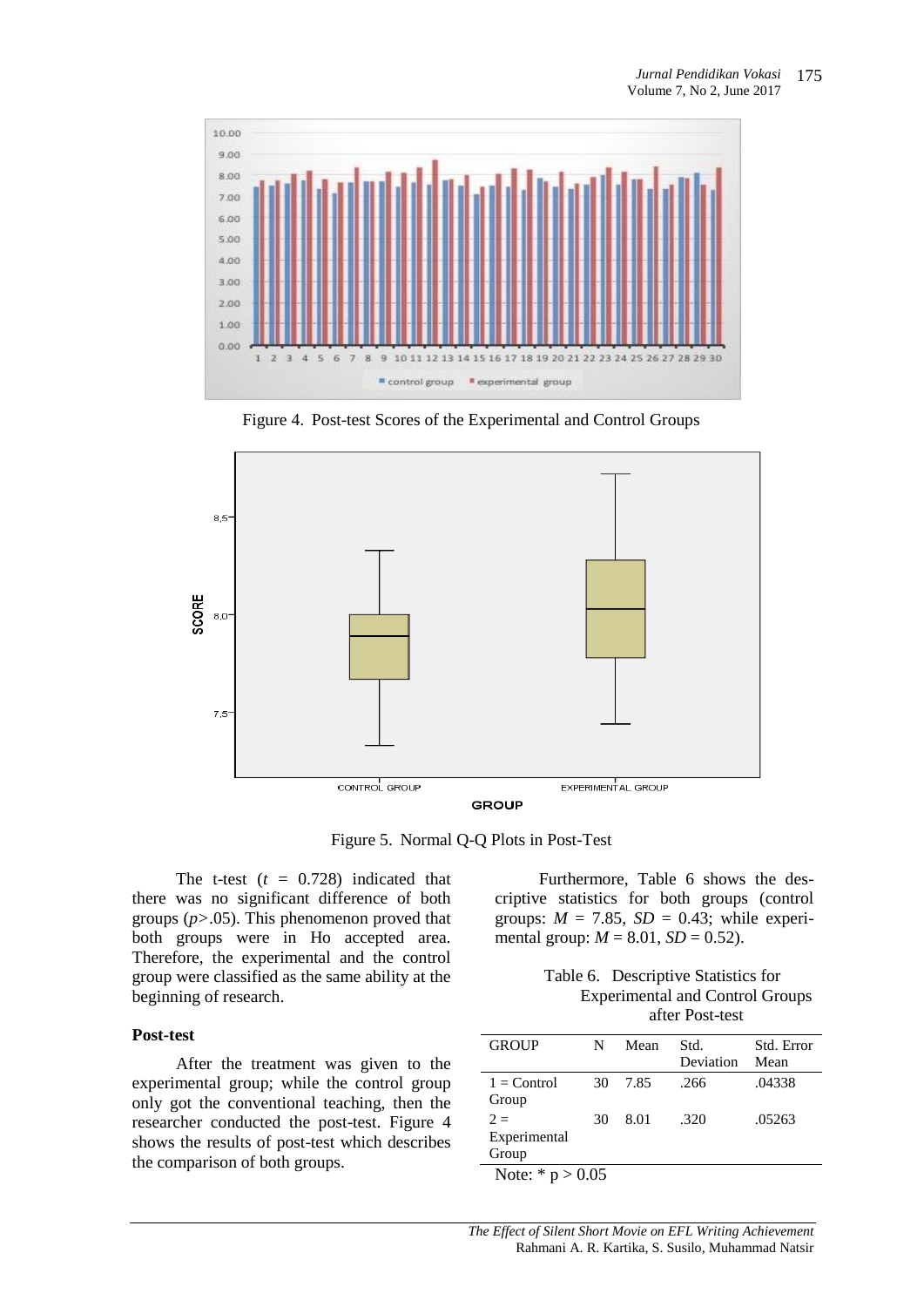Table 7 and Figure 5 show the result of *Shapiro Wilk*, telling that the normality of the post-tets scores are normally distributed (*p* > 0.05).

|               |       | raore :. Dans rormancy in Foot tool  |
|---------------|-------|--------------------------------------|
| Group         | D     | Interpretation                       |
| Control Group | 0.331 | $p > 0.05$ = Normally<br>distributed |

Table 7. Data Normality in Post-test

| Control Group | 0.331 | $p > 0.05$ = Normally<br>distributed |
|---------------|-------|--------------------------------------|
| Experimental  | 0.549 | $p > 0.05$ = Normally                |
| Group         |       | Distri $p$ $p > 0.05$ =              |
|               |       | Normally distributed                 |

### **Hypothesis testing**

The t-test was conducted to see whether the experimental group was significantly different from the control group in achieving EFL writing. Th result showed that the vocational high school tenth grade students who were taught by silent short movie ( $M = 8.01$ ,  $SD =$ .32) got significantly different achievement in EFL writing than did the vocational high school tenth grade students who were not taught by silent short,  $t(58) = -2.22$ ,  $p = .030$ (see Table 8).



| <b>Group Statistics</b>         |                                |                                            |      |                |          |                              |                 |            |            |                                              |        |
|---------------------------------|--------------------------------|--------------------------------------------|------|----------------|----------|------------------------------|-----------------|------------|------------|----------------------------------------------|--------|
|                                 | GROUP                          | N                                          | Mean | Std. Deviation |          | Std. Error<br>Mean           |                 |            |            |                                              |        |
| SCORE                           | CONTROL GROUP                  | 30                                         | 7,85 |                | .266     | .049                         |                 |            |            |                                              |        |
|                                 | EXPERIMENTAL GROUP             | 30                                         | 8,01 |                | .320     | .058                         |                 |            |            |                                              |        |
| <b>Independent Samples Test</b> |                                |                                            |      |                |          |                              |                 |            |            |                                              |        |
|                                 |                                | Levene's Test for Equality of<br>Variances |      |                |          | t-test for Equality of Means |                 |            |            |                                              |        |
|                                 |                                |                                            |      |                |          |                              |                 | Mean       | Std. Error | 95% Confidence Interval of the<br>Difference |        |
|                                 |                                |                                            |      | Sig.           |          | df                           | Sig. (2-tailed) | Difference | Difference | Lower                                        | Upper  |
| SCORE                           | Equal variances<br>assumed     |                                            | .662 | .202           | $-2,220$ | 58                           | .030            | $-169$     | .076       | $-321$                                       | $-017$ |
|                                 | Equal variances not<br>assumed |                                            |      |                | $-2.220$ | 56,090                       | .030            | $-169$     | .076       | $-321$                                       | $-017$ |

## **DISCUSSION**

As it is reported in the findings of this study, students who experienced learning using silent short movie significantly outperformed the writing narrative achievement. Obviously, this implies that learning by using technology has been proved effective. It is indeed evidently that at present, senior high school students (including the vocational students) are surrounded by technology-based learning atmosphere. Therefore, they are in a custom of using information and technology in their daily activities, either leraning-task or general school-activities. Research findings conducted by Retnawati, Hadi, & Nugraha (2017) describing the implementation of learning outcomes report writing of vocational students on Curriculum 2013 by using online report writing software suggests how students are very familiar with online system. In this study, it is found that most students are able to evaluate the online system in their schools. This means vocational students have been long time engaged in technology. In addition, online facilities in schools have been for a long time used for teaching in some vocational schools. Arnanto & Triyono's (2014) study

revealed that the internet-assisted teaching in VHSs in Yogyakarta City is already effective, although for the mastery of teaching strategies teachers need to improve themselves by attending trainings related to the internet-assisted teaching. Moreover, Wirawan, Indrawati, & Rahmanto (2017) having developed a learning media archives to improve student learning outcomes of the Vocational High School 3 of Surakarta stated a conclusion of their study that the development of instructional media digital archives is considered effective in improving student learning outcomes.

In the classroom, technology has also been utilized effectively by some teachers, either blended it within the traditional approach or making it standing alone. The present study investigated whether or not using silent short movie as media in teaching gives significant effect on the tenth grade vocational school students' achievement on writing narrative. The findings showed the students who experienced learning using silent short movie significantly outperformed the writing narrative achievement. This result suggests that the writing aspects which the students significantly outperformed were text organization, sentence formation, grammar, vocabulary, mechanics, and tidiness. In terms of text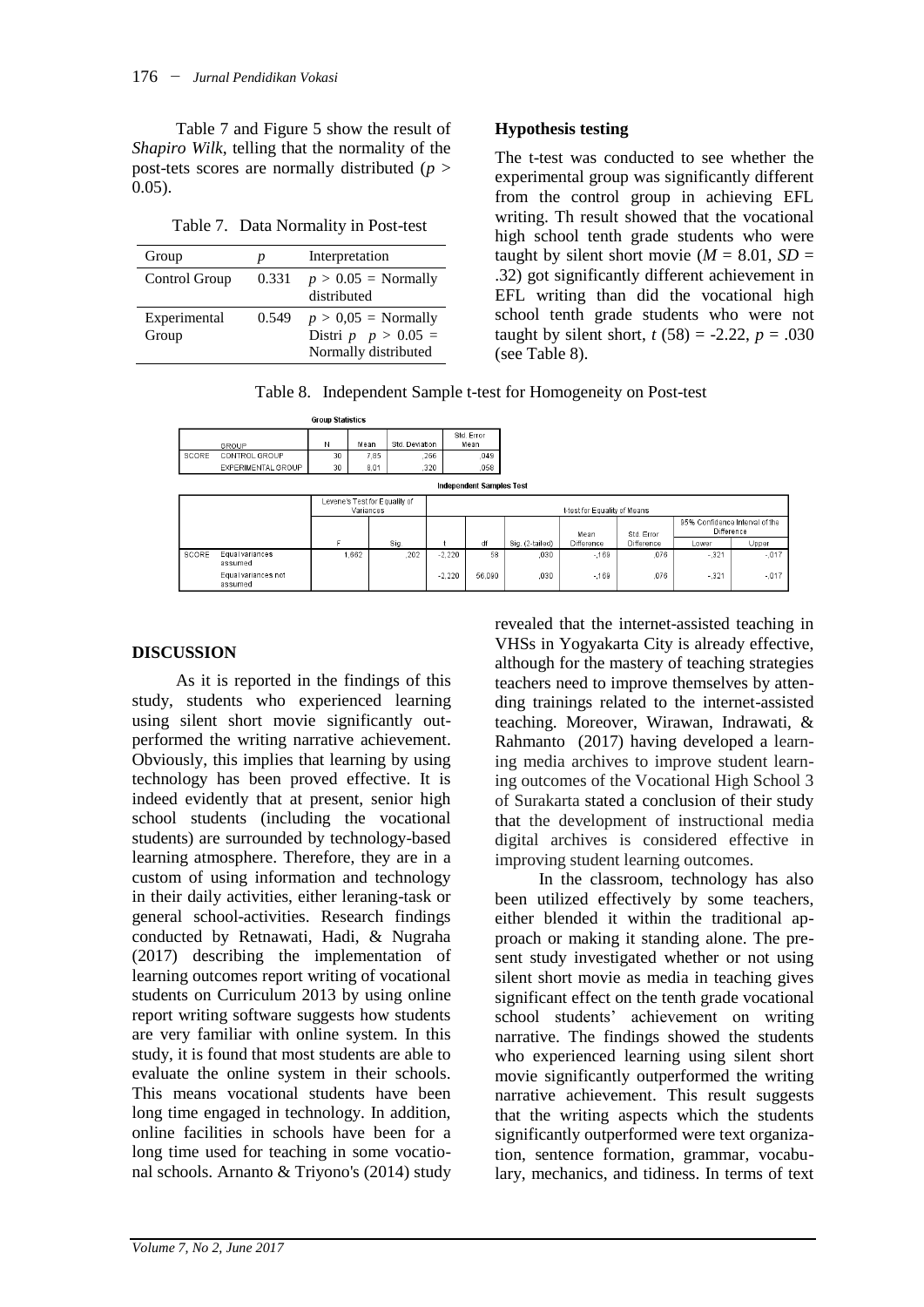organization, for instance, the learners feel enjoy put all their ideas when they are writing narrative text. This confirms what Heaton (1975) stated that movie represents a real world, which makes the learners easier to spill out all their ideas on paper. Furthermore, that another outperformed aspect was sentence formation suggest how learners can struggle the strategy to write in narrative text. This is confirmed previously by Kasper & Singer's (2001) study.

There were various researches that were previously conducted proved the tenet that using silent movie gives better effect in teaching, i.e. Champoux's (2003) claiming that to deliver a message of the story is greater by the visual and audio effects of movies than printed or spoken words, Candra's (2011) research focusing on writing type such as descriptive text, Yatimah's (2014) research investigating the effectiveness of using animation film as the medium in writing narrative text, and Utami's et al. (2012) findings which found Bernard Bear cartoon movies as media in writing narrative text.

### **CONCLUSION**

It was found out that mean score between pre-test until post-test had a significant difference because it could be seen from the increased of students' mean score. Furthermore, the students that were in experimental group had higher increased than control group. The researcher used t-test formula to examine the data. The result of the calculation indicated that *p* value was lower than the level of significant ( $\alpha = 0.05$ ). From this calculation, it could be concluded that the alternative hypothesis was accepted. It meant that using silent short movie gave effect towards the students' achievement in writing narrative text.

Based on the findings of the study that has proven that silent short movie gave significant effect towards the students' achievement in writing narrative, three pedagogical implications are emphasized. First, it is advisable to the teacher to use silent short movie in teaching writing. Second, students' interested can be improved by giving silent short movie to make them create their imagination before they start to write and the last is silent short movie can build the interaction between students to students in a good discussion or students to the teacher.

## **REFERENCES**

- Allen, E. D., & Valette, R. M. (1977). *Classroom techniques: Foreign languages and english as second language*. New York: Harcourt Brace Jovanovich, Inc., 757 Third Avenue, New York, New York 10017 (\$7.50). Retrieved from https://eric.ed.gov/?id=ED153491
- Arnanto, G. C., & Triyono, M. B. (2014). Keefektifan pembelajaran berbantuan internet di SMK se-kota Yogyakarta kompetensi keahlian teknik komputer dan jaringan. *Jurnal Pendidikan Vokasi*, *4*(3). https://doi.org/10.21831/JPV.V4I3.2557
- Blasco, P. G., Moreto, G., Blasco, M. G., Levites, M. R., & Janaudis, M. A. (2015). Education through movies: Improving teaching skills and fostering reflection among students and teachers. *Journal for Learning Through the Arts*, *11*(1). Retrieved from https://eric.ed.gov/?id=EJ1086983
- Candra, R. (2011). *The effectiveness of using animation movies as a medium to improve the students' writing skill of narrative text (A case of tenth grade students of SMA Negeri 1 Wanadadi in the academic year of 2010/2011*. English Department Faculty of Languages and Arts Semarang State University.
- Champoux, J. E. (2003). Film as a teaching resource in the Teaching methodologies for the 21st century. In *A Teaching Development Workshop*.
- Chen, M.-L. (2012). Effects of integrating children's literature and DVD films into a college EFL class. *English Teaching: Practice and Critique*, *11*(4). Retrieved from https://edlinked.soe.waikato.ac.nz/resear ch/journal/view.php?article=true&id=82 6&p=1
- Hamp-Lyons, L., & Heasley, B. (2006). *Study writing: A course in writing skills for*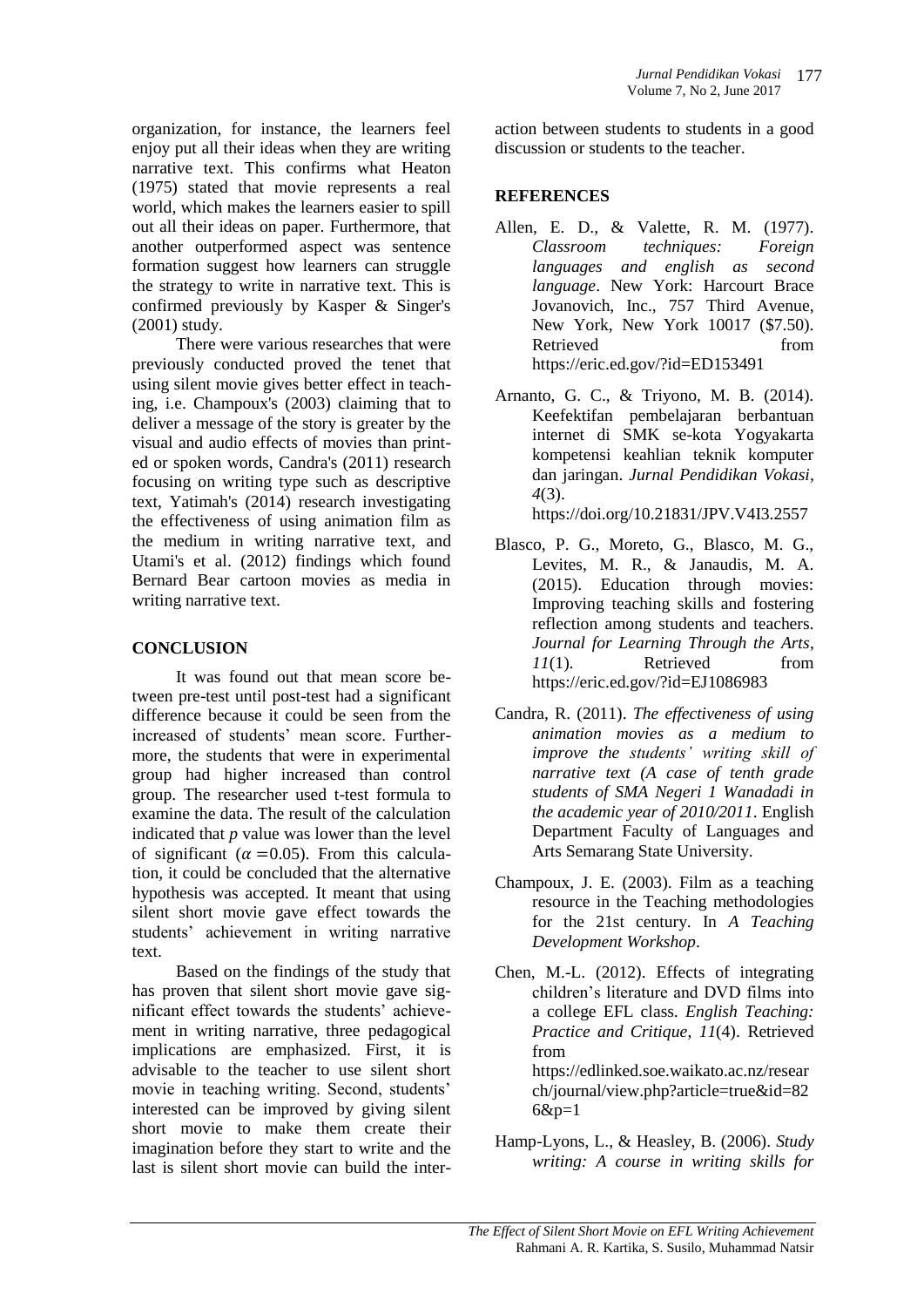*academic purposes*. Cambridge: Cambridge University Press.

- Harmer, J. (2004). *How to teach writing*. New York: Longman Group Ltd.
- Heaton, J. B. (1975). *Writing english language test*. London: Longman Group Ltd.
- Isaacson, S. L. (1996). Simple ways to assess the writing skills of students with learning disabilities. *The Volta Review*, *98*(1), 183–199.
- Kasper, L. F. (2000). The imagery of rhetoric: Film and academic writing in the discipline-based ESL course. *Teaching English in the Two-Year College*, *28*(1).
- Kasper, L. F., & Singer, R. (2001). Unspoken content: silent film in the ESL classroom. *Teaching English in the Two-Year College*, *29*(1).
- Katchen, J. E. (2003). Teaching a listening and speaking course with DVD films: Can it be done? In J. E. K. H. C. Liou & H. Wang (Eds.), *Lingua Tsing Hua* (pp. 221–236). Taipei: Crane.
- Kaur, D., Yong, E., Zin, N. M., & DeWitt, D. (2014). Malaysia online journal of educational technology. *Malaysian Online Journal of Educational Technology*, *2*(3), 32–41. Retrieved from http://www.mojet.net/article/the-use-ofvideos-as-a-cognitive-stimulator-andinstructional-tool-in-tertiary-eslclassroom
- Pintrich, P. R. (2000). The Role of goal orientation in self-regulated learning. In M. Boekaerts, P. R. Pintrich, & M. Zeidner (Eds.), *Handbook of Self-Regulation* (pp. 451–502). San Diago, CA: Academic Press. https://doi.org/10.1016/B978- 012109890-2/50043-3
- Quinlisk, C. C. (2003). Media literacy in the ESL/EFL classroom: Reading images and cultural stories. *TESOL Journal*, *12*(3), 35–39. https://doi.org/10.1002/j.1949- 3533.2003.tb00141.x

Retnawati, H., Hadi, S., & Nugraha, A. C.

(2017). Implementasi pemanfaatan software penulisan laporan hasil belajar siswa SMK pada pelaksanaan Kurikulum 2013. *Jurnal Pendidikan Vokasi*, *7*(1), 30. https://doi.org/10.21831/jpv.v7i1.12599

- Seferoğlu, G. (2008). Using feature films in language classes. *Educational Studies*, *34*(1), 1–9. https://doi.org/10.1080/03055690701785 202
- Stempleski, S., & Tomalin, B. (2001). *Film (Resource books for teachers)*. Oxford: Oxford University Press.
- Tuncay, H. (2014). An integrated skills approach using feature movies in efl at tertiary level. *The Turkish Online Journal of Educational Technology*, *13*(1). Retrieved from http://www.tojet.net/articles/v13i1/1315. pdf
- Utami, Y. P., Mukhaiyar, M., & Rozimela, Y. (2012). Bernard Bear Cartoon Movies as media in writing narrative text. *Journal of English Language Teaching*, *1*(1), 161–168. Retrieved from http://ejournal.unp.ac.id/index.php/jelt/ar ticle/view/925
- Wirawan, A. W., Indrawati, C. D. S., & Rahmanto, A. N. (2017). Pengembangan media pembelajaran kearsipan digital untuk meningkatkan hasil belajar siswa SMK Negeri 3 Surakarta. *Jurnal Pendidikan Vokasi*, *7*(1), 78. https://doi.org/10.21831/jpv.v7i1.12879
- Yatimah, D. (2014). *The effectiveness of using animation film as the medium in writing narrative text (An experimental study in the second grade students of SMP Negeri 3 Salatiga in the academic year 2013/2014 )*. English Department of Education Faculty State Institute for Islamic Studies (STAIN) Salatiga.
- Yeh, E. (2014). Teaching culture and language through the multiple intelligences film teaching model in the ESL/EFL classroom. *Journal of Effective Teaching*, *14*(1), 63–79. Retrieved from https://eric.ed.gov/?id=EJ1060447